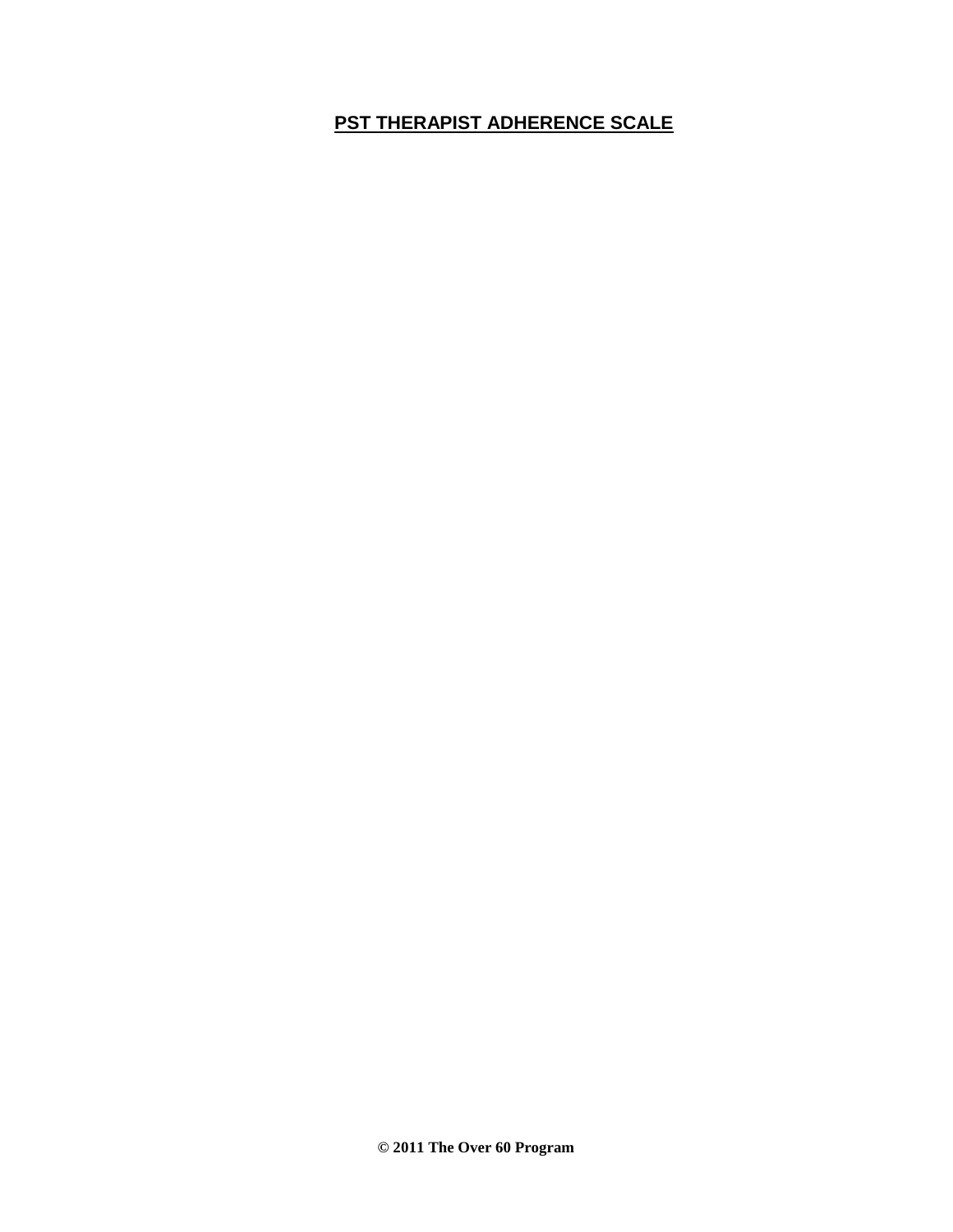# **PST Session #1**

Therapist ID Code: Therapist Site:

Patient ID Code: Session #: Session #: Date of Session:  $\frac{1}{\sqrt{2}}$ 

Rating Therapist ID Code:\_\_\_\_\_\_\_\_\_\_\_\_\_\_\_\_ Date of Rating: \_\_\_/\_\_\_/\_\_

For each item, assess the therapist on a scale of 0-5 and record the rating on the line next to the item number.

| Very Poor | Poor | Borderline | Satisfactory | Good | Very Good |
|-----------|------|------------|--------------|------|-----------|

|                                         | Notes: |
|-----------------------------------------|--------|
| 1. Psychoeducation                      |        |
|                                         |        |
| Reviewed depression symptoms            |        |
| Linked depression to problems           |        |
| <b>Discussed PST</b>                    |        |
| Highlighted collaboration               |        |
| 2. Problem-Solving                      |        |
|                                         |        |
| a. Defining the Problem                 |        |
| Specific, feasible problem chosen       |        |
| Described in objective terms            |        |
| Problem explored, clarified             |        |
|                                         |        |
| <b>b. Establishing a Realistic Goal</b> |        |
| Goal is objective                       |        |
| Described in behavioral terms           |        |
| Goal is achievable                      |        |
| Follows directly from problem statement |        |
| c. Generating Solutions                 |        |
| Prime for Brainstorming                 |        |
| Brainstorming facilitated               |        |
| Solutions from patient                  |        |
| Withhold judgment                       |        |
|                                         |        |
|                                         |        |
|                                         |        |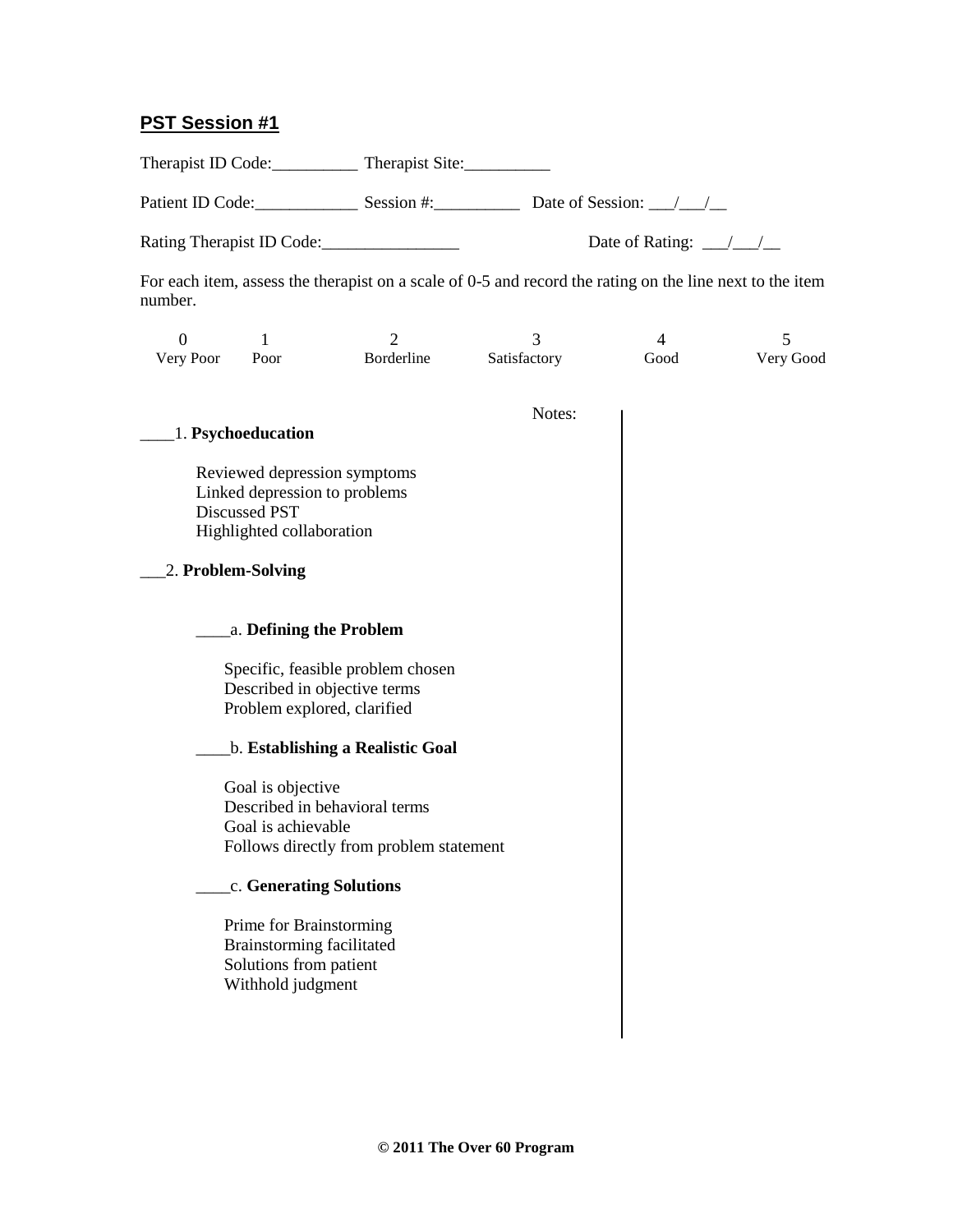# \_\_\_\_d. **Implementing Decision-Making Guidelines and Choosing the Solution(s)**

Cue for major themes at start Consider "Pros" and "Cons" for self/others Identify themes and compare solutions Solution(s) satisfies the Goals Negative impact is limited

## \_\_\_\_ e. **Implementing the Preferred Solution(s)**

Specific tasks identified Realistic behavior requirements Plan Pleasant Activities for the week

## \_\_\_\_4**. Process Tasks**

Clear demarcation of PST-PC stages Cue and Review for Stages Summarize process at end of session Facilitate independence in guiding PST process

## \_\_\_\_5 **Communication and Interpersonal Effectiveness**

Facilitates communication (supportive vocalizations / non-verbals) Use of patient's own language and phrases Warm / Confident / Professional Tactful limiting of peripheral and unproductive discussion

# \_\_\_\_6. **Global Rating**

How would you rate the problem solving therapist overall in this session? (does not need to approach a mathematical average of previous eight items)

\_\_\_\_\_\_\_\_\_\_\_\_\_\_\_\_\_\_\_\_\_\_\_\_\_\_\_\_\_\_\_\_\_\_\_\_\_\_\_\_\_\_\_\_\_\_\_\_\_\_\_\_\_\_\_\_\_\_\_\_\_\_\_\_\_\_\_\_ COMMENTS AND SUGGESTIONS FOR THE THERAPIST'S IMPROVEMENT: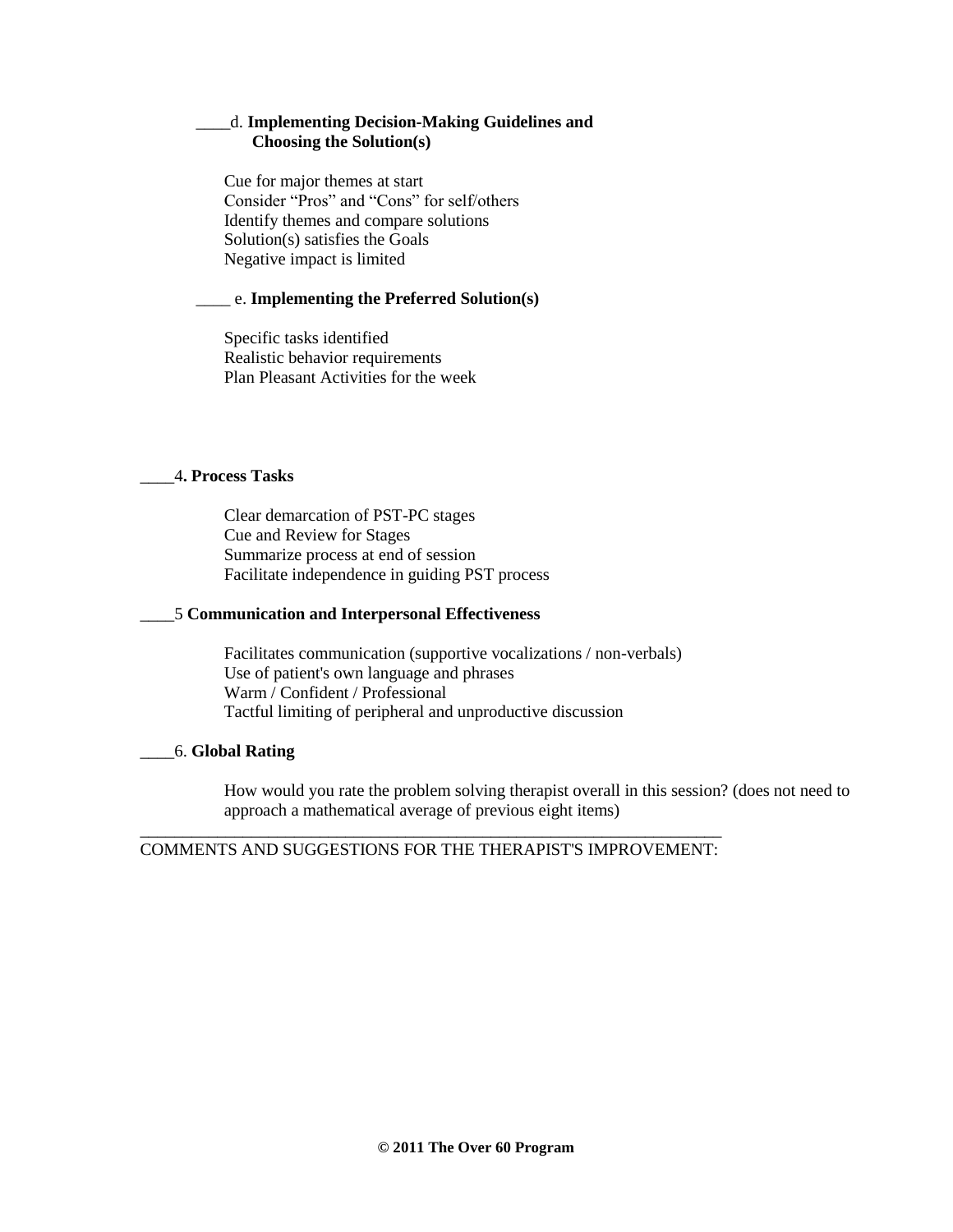# **PST Session # (circle one) 2 3 4 5 6 7 8 9 10 11 12**

Therapist ID Code: Therapist Site:

Patient ID Code: Session #: Session #: Date of Session:  $\frac{1}{2}$ 

Rating Therapist ID Code:\_\_\_\_\_\_\_\_\_\_\_\_\_\_\_\_ Date of Rating: \_\_\_/\_\_\_/\_\_

For each item, assess the therapist on a scale of 0-5 and record the rating on the line next to the item number.

| Very Poor | Poor | Borderline | Satisfactory | Good | Very Good |
|-----------|------|------------|--------------|------|-----------|

|                                         | Notes: |
|-----------------------------------------|--------|
| 1. Review Client Progress               |        |
| Review of all current tasks             |        |
| Praise success                          |        |
| <b>Exploration of failure</b>           |        |
| Rate Satisfaction and Mood              |        |
| Reinforce PST-PC Model                  |        |
| Review previous problem areas           |        |
| 2. Problem Solving                      |        |
| a. Defining the Problem                 |        |
| Specific, feasible problem chosen       |        |
| Described in objective terms            |        |
| Problem explored, clarified             |        |
| <b>b. Establishing a Realistic Goal</b> |        |
| Goal is objective                       |        |
| Described in behavioral terms           |        |
| Goal is achievable                      |        |
| Follows directly from problem statement |        |
|                                         |        |
|                                         |        |
|                                         |        |
|                                         |        |
|                                         |        |
|                                         |        |
|                                         |        |
|                                         |        |